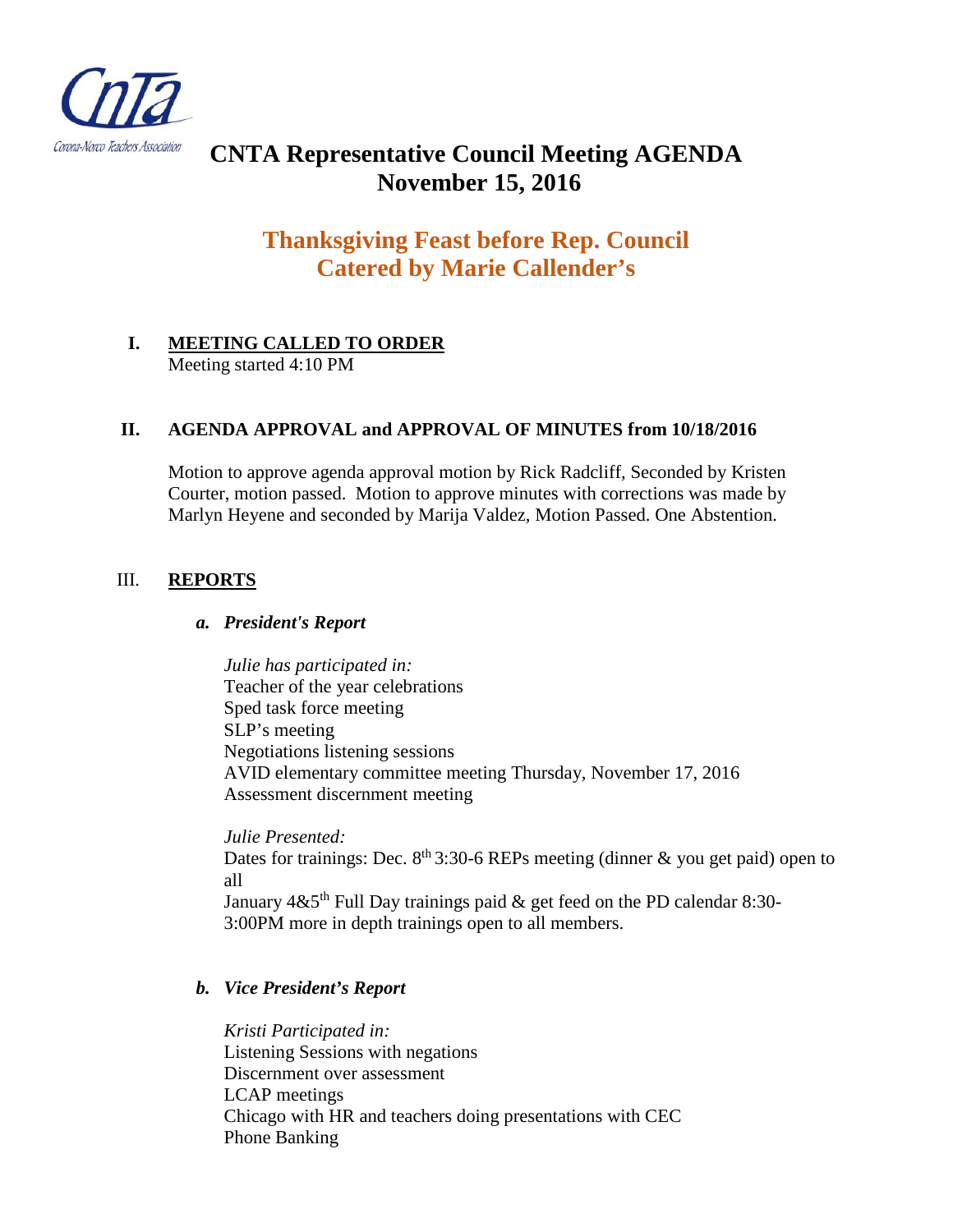#### *c. Treasurer's Report*

*Omar Mayen was not present.* Balance sheet was available for member viewing

Julie told the membership that the training cost approximately \$5000, Jerry Goar, Loretta Arenas and Kristi Johnson for the law conference they attended in San Francisco.

Labor Law and arbitration institute puts on the conference in January will cost \$300 pp and mileage for 8 people and lunch for each person for a total cost of approximately \$375 pp.

Question: Colby Ernest wanted to have an attorney to look over the contract, she thought that collectively the value of contract is almost a billion dollars; she was interested on having a professional lawyer to look at the contract.

Discussion occurred: Addressed by Elisa Gusdal. She stated she is the staff person that oversees this and refers our contract to lawyers if the union needs the help. She believes that we, the teachers, know the contract better than a lawyer could advise us. She offered to have the conversation outside of Rep Council.

We have 2 different types of lawyers, available through CTA and one of them is a educational labor law.

CTA lawyer can review the contract through negotiations. We have access to lawyers.

Question: Does the district use an attorney during negotiations? Answer: Not at the table, but they do have access to a lawyer.

Colby Ernest made a motion to have CNTA leadership will retain/utilize an attorney for up to 20 hours to review the contact language and provide suggestions in writing to the members for suggestions about contract revision, prior to negotiations.

Motion seconded by: Shoshanna Harris

Discussion: Occurred

Call to Question: Jerry Goar, seconded by Rick Radcliff.

Approve the motion to Call to question: Motion Passed.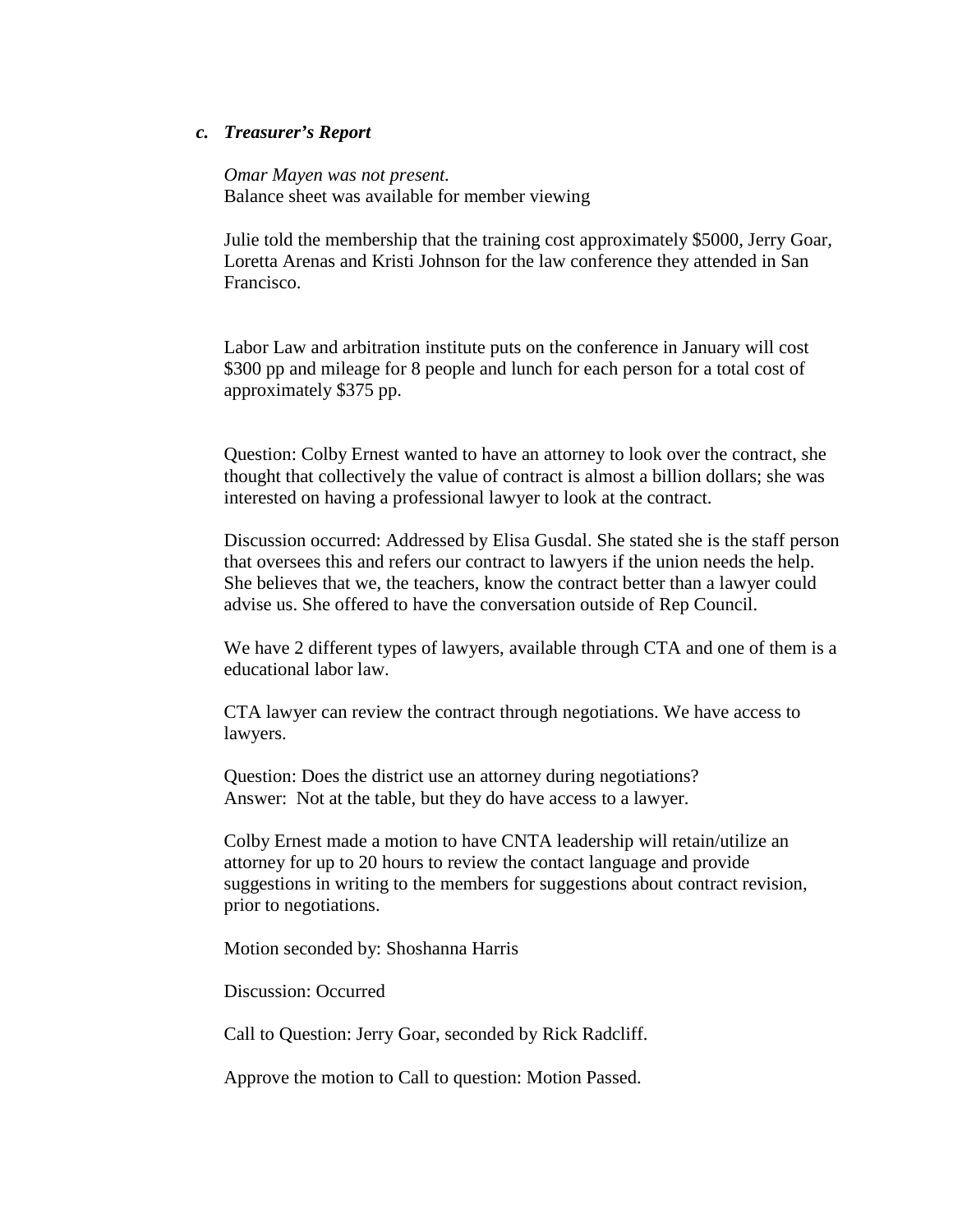Original motion: In Favor: 7 Opposed: 68 Abstentions: 10

Motion Fails.

d. Directors' Reports:

### **K-3 Director:**

#### *Tonya Spencer*

Lack of Subs, what is the recourse the teacher has when the kids are divided up among other teachers/classes. What is the policy?

Why is class size so important? Send Tonya your thoughts, presentation to LCAP on the 8th.

#### **4-6 Director:**

#### *Jennifer DeVries*

Discussed the 2 pilot programs for ELA Teachers have the right to suspend a student No stipends during rotations

#### **Sped Director:**

#### *Angela Thomas*

Councilors are concerned about balancing classes on Q Councilors concerned about the payment of their stipend, needs to investigate timeline for payment

Nurses were told that they were supposed to get one nurse and they were going to try for two, to replace retirees, but it never happened.

OT need supplies

Psychologists are concerned about writing the behavior plans to get requisitioning for these items.

Psychologists: excessive work case loads and are taking stress leave SLP IT concerns.

Concerns with intermediate SPED teachers don't have a  $2<sup>nd</sup>$  prep. They also want a clerk to schedule the meetings, happening at some schools and not at others.

Teachers are being asked to stay for extra hours for IEPs and they have already used their 10 hours.

Concerns with CPI and behavior issues with students with special needs

# **Middle School Director:**

#### *Jerry Goar*

Teachers wanted to opt out of conferences during the school day while their classes are being covered by subs, they are allowed to choose to stay in their classes.

Teachers had questions about how accidents get resolved at the site.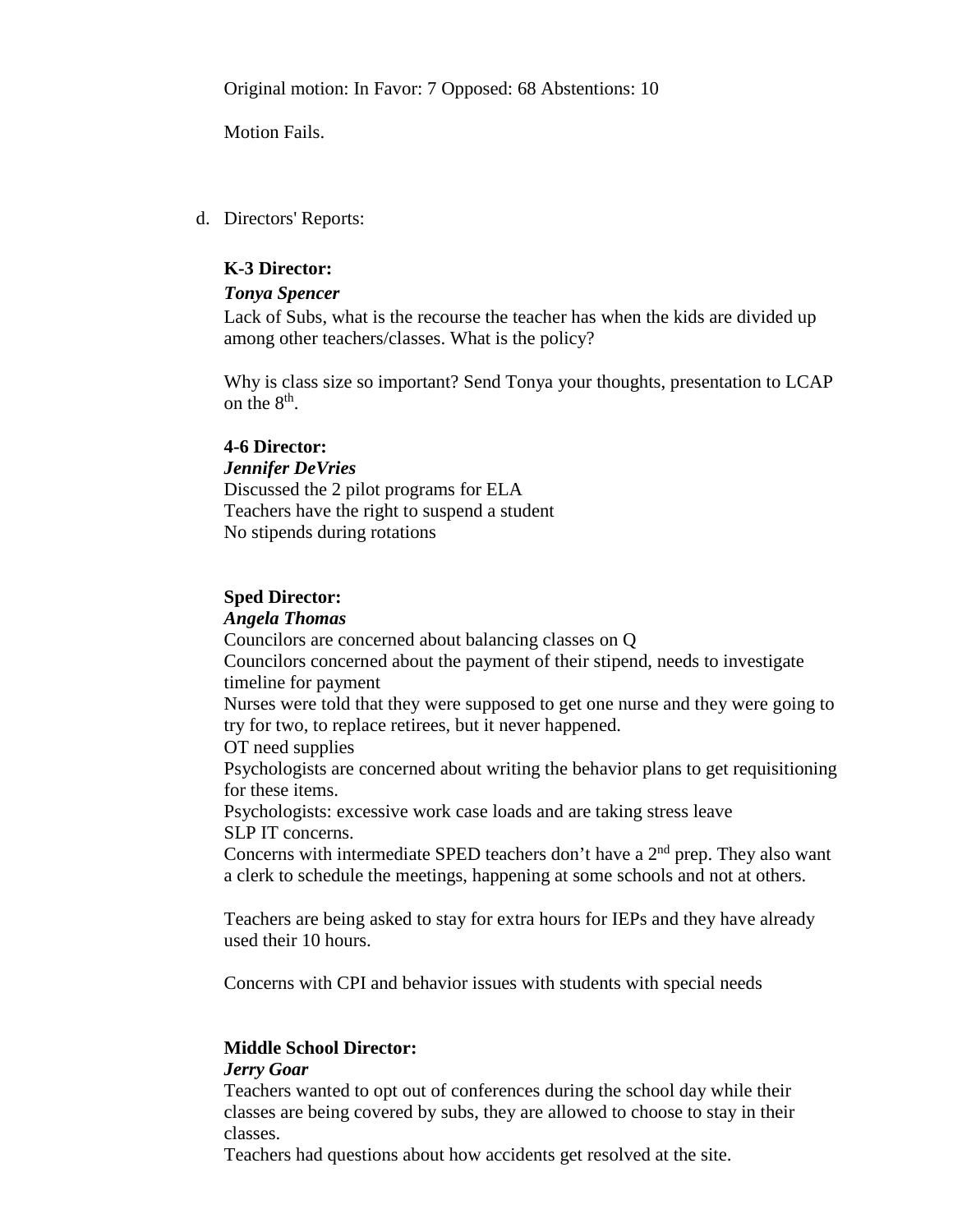PCT time, how is it utilized? Admin only has one day they can direct. District subject planning is occurring after school, used to be during the school day

#### **High School Director:** *Chris Rodriquez*

(Was not present at the meeting, she had a colleague present) Site issue that needs to be looked into: Department requested a new scantron machine

# IV. **NEW BUSINESS**

# *a. Budget info with Cal Pierce (CNTA accountant)*

Cal Pierce was not present, this item was skipped.

# *b. TSA info and Presentation*

They put together a list of the TSA Beth Eldridge, Meg E'amato and Luis Carrillo talked about their roles in general about TSA

Members asked about procedures to become a TSA and continue being a TSA. Teachers (All gen & sped) need to contact program specialist for SPED concerns.

Psychologists: said go to the case carrier, then go to the psychologists for assistances

# *c. CNTA Committees Update (PAC), Bargaining, Etc.*

Loretta Prop 55 passed. Thanks for Supporting.

Winners: Bill Polluck, Dick Hale, Jason Scott, Dr. Lalas, Chad Willardson, Bill Hedrick

Go to Parkridge and Chavez Academy in December

Listening Session occurred in November at Roosevelt and Herada.

Jerry Goar motioned to spend approximately \$3000 to the membership in order to survey our members using Vote Now motion was seconded Loretta Arenas.

Goal to have it opened Dec.  $7<sup>th</sup>$  to Jan.  $9<sup>th</sup>$  to respond.

Discussion: occurred

Jana Wood called to question:, seconded by Kristen Courter.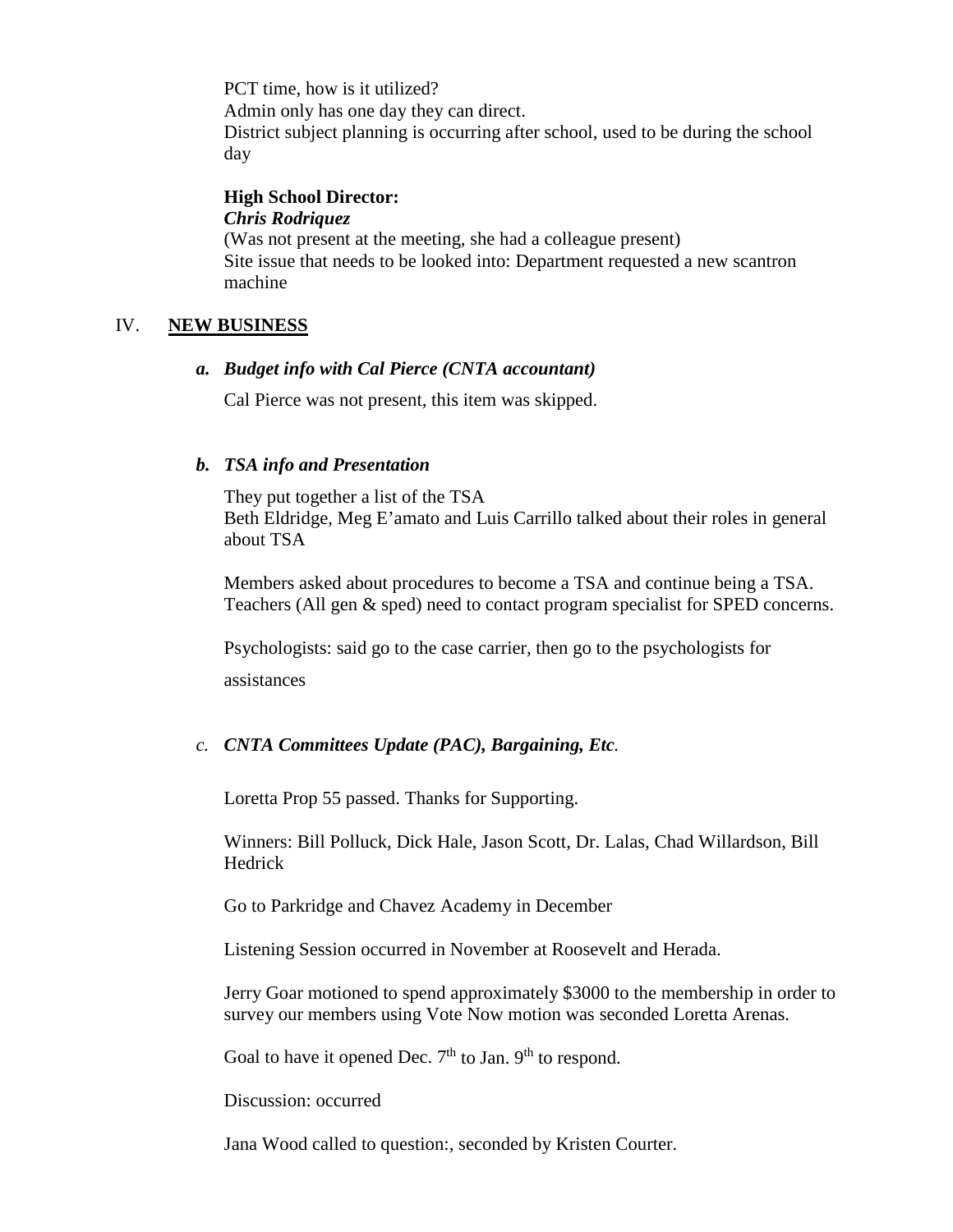Motion passed to call to question.

Vote: In favor, motion passed.

Stipend and part time employment committee will be meeting soon.

# *d. Personnel Expenditure*

Tonia Scallion has asked mid contract to go full time. The additional cost would be \$6720 to approve the change. Paperwork was presented about their full time staff.

Motion: Rick Radcliff motioned that we increase Tonia Scallion status to full time, 40 hours a week, Seconded by Michelle Gardner.

Discussion occurred. Lee Walker called to question. Motion passed.

Motion: Passed. All in favor.

# *e. CEC, DLT, CALTURN*

October  $10<sup>th</sup>$  and  $11<sup>th</sup>$  events, those teachers that attended can be time carded, you still have time to submit. 3:30-6:00PM. Principal signs and submit to payroll.

A principal proposed about having an annual meeting at the beginning and possibly end of the year to collaborate and the members will get paid. This will include DIS & Sped all service providers.

DLT: 3<sup>rd</sup> year, meet and will continue the collaborative culture. Next schools will be addressed in January.

CALTURN: Not addressed

# *f. CNUSD LGBT Employee Network*

LGBT Employee Network group to support our LGBT in our district. Meg E'amato spoke about it, joint effort, opended to all members of our District. Meeting 3:30-5 at the union office.

# *g. LCAP Update*

Teacher participation is increased this year. The superintendants council is one of the ways how the money gets spent; they are other groups that are consulted. Students are spoken to also. The DLAC gets consulted too. District advisory